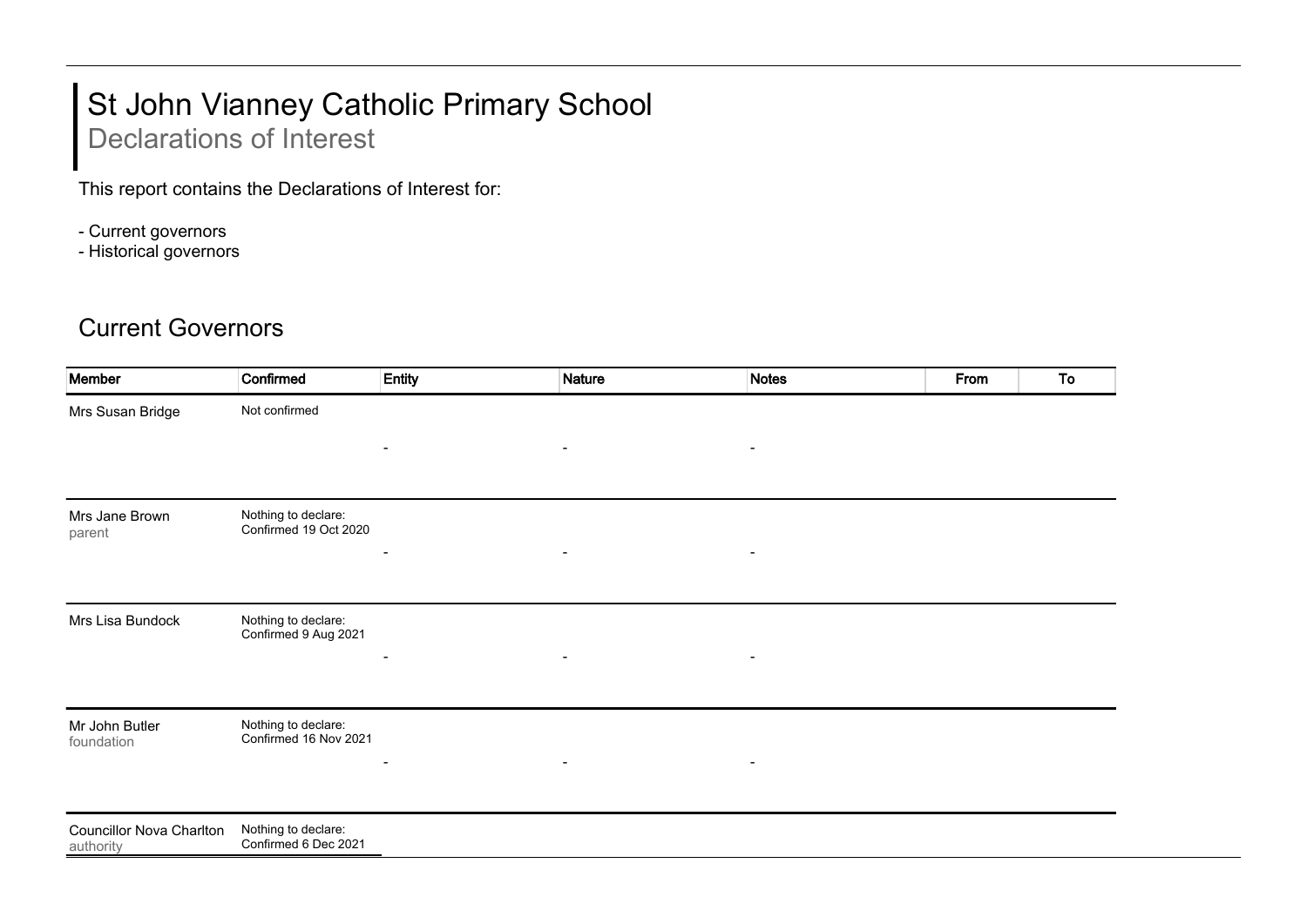| <b>Councillor Nova Charlton</b><br>authority | Nothing to declare:<br>Confirmed 6 Dec 2021  |                          | $\overline{\phantom{a}}$ |                          |  |  |
|----------------------------------------------|----------------------------------------------|--------------------------|--------------------------|--------------------------|--|--|
| Mr Steven Clarey<br>foundation               | Nothing to declare:<br>Confirmed 28 Nov 2021 |                          | $\blacksquare$           | $\overline{\phantom{a}}$ |  |  |
|                                              |                                              |                          |                          |                          |  |  |
| Mrs Margaret Davies<br>foundation            | Nothing to declare:<br>Confirmed 17 Jul 2020 |                          |                          |                          |  |  |
|                                              |                                              |                          |                          |                          |  |  |
| Mrs Anne-Louise Friar<br>headteacher         | Nothing to declare:<br>Confirmed 19 Oct 2020 |                          |                          |                          |  |  |
|                                              |                                              |                          |                          |                          |  |  |
| Mrs Kelley Howard                            | Not confirmed                                |                          |                          |                          |  |  |
|                                              |                                              |                          |                          |                          |  |  |
| Mrs Denise Liptrot<br>foundation             | Not confirmed                                | $\overline{\phantom{0}}$ | $\blacksquare$           |                          |  |  |
|                                              |                                              |                          |                          |                          |  |  |
| Riane Martin<br>parent                       | Not confirmed                                |                          | $\blacksquare$           | $\blacksquare$           |  |  |
|                                              |                                              |                          |                          |                          |  |  |
| <b>Shirley Nield</b>                         | Confirmed 14 Oct 2021                        |                          |                          |                          |  |  |
|                                              |                                              |                          |                          |                          |  |  |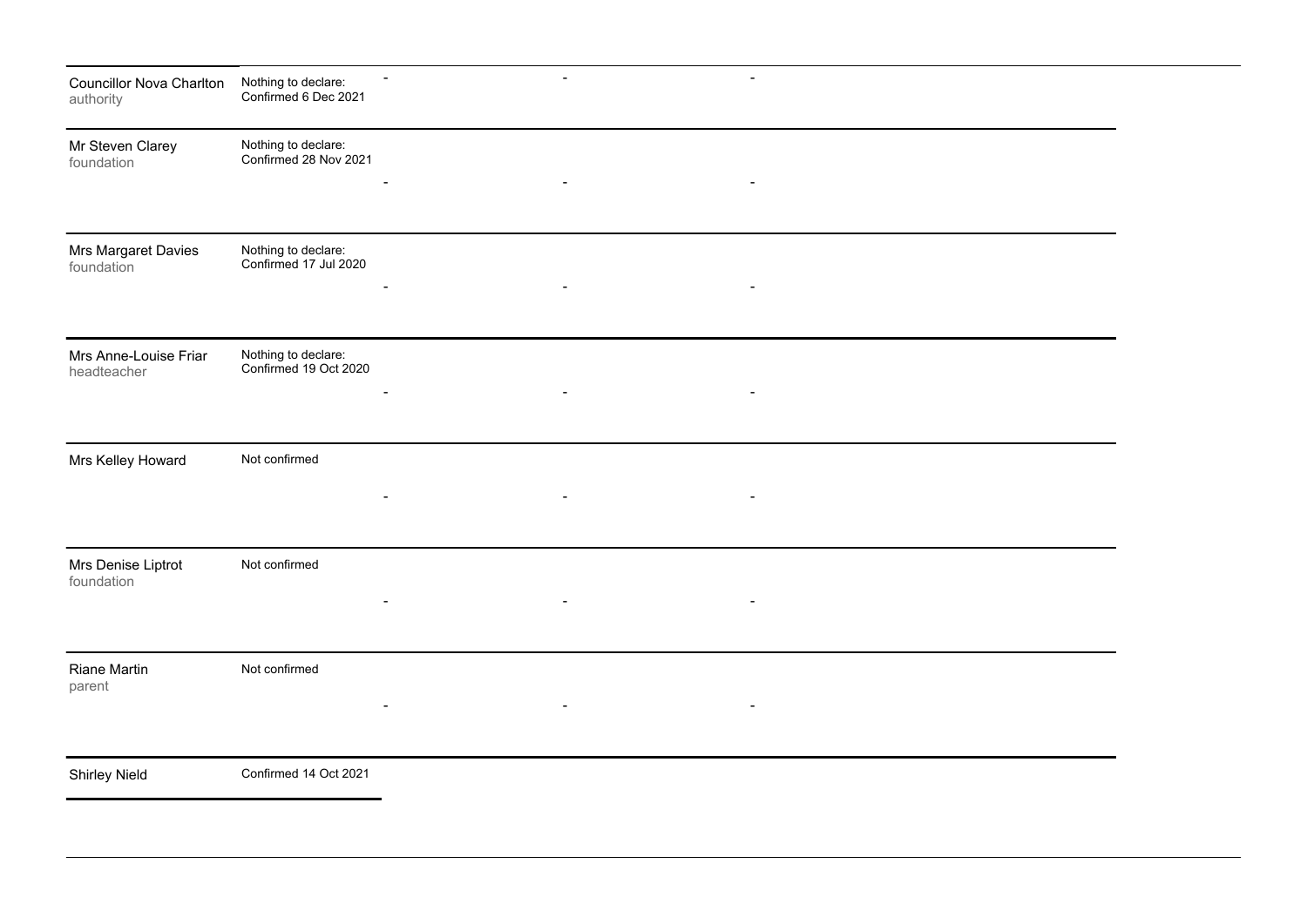| <b>Shirley Nield</b>                | Confirmed 14 Oct 2021                        | <b>Local Authority</b>   | Governor services        | <b>LA Clerk</b>                                    | 29 Jan 19 |
|-------------------------------------|----------------------------------------------|--------------------------|--------------------------|----------------------------------------------------|-----------|
|                                     |                                              |                          |                          |                                                    |           |
|                                     |                                              | Family                   | Two employees            | Two sister in laws work at<br>the school I govern. |           |
| Mrs Julia Percy<br>associate member | Nothing to declare:<br>Confirmed 14 Oct 2021 | $\blacksquare$           | $\blacksquare$           | $\blacksquare$                                     |           |
|                                     |                                              |                          |                          |                                                    |           |
| Sara Philbin-Smith<br>staff         | Nothing to declare:<br>Confirmed 20 Oct 2021 | $\overline{\phantom{a}}$ | $\overline{\phantom{a}}$ | $\overline{\phantom{a}}$                           |           |
|                                     |                                              |                          |                          |                                                    |           |
| Garyth Wright<br>foundation         | Nothing to declare:<br>Confirmed 17 Oct 2021 | $\blacksquare$           | $\sim$                   | $\overline{\phantom{a}}$                           |           |
|                                     |                                              |                          |                          |                                                    |           |